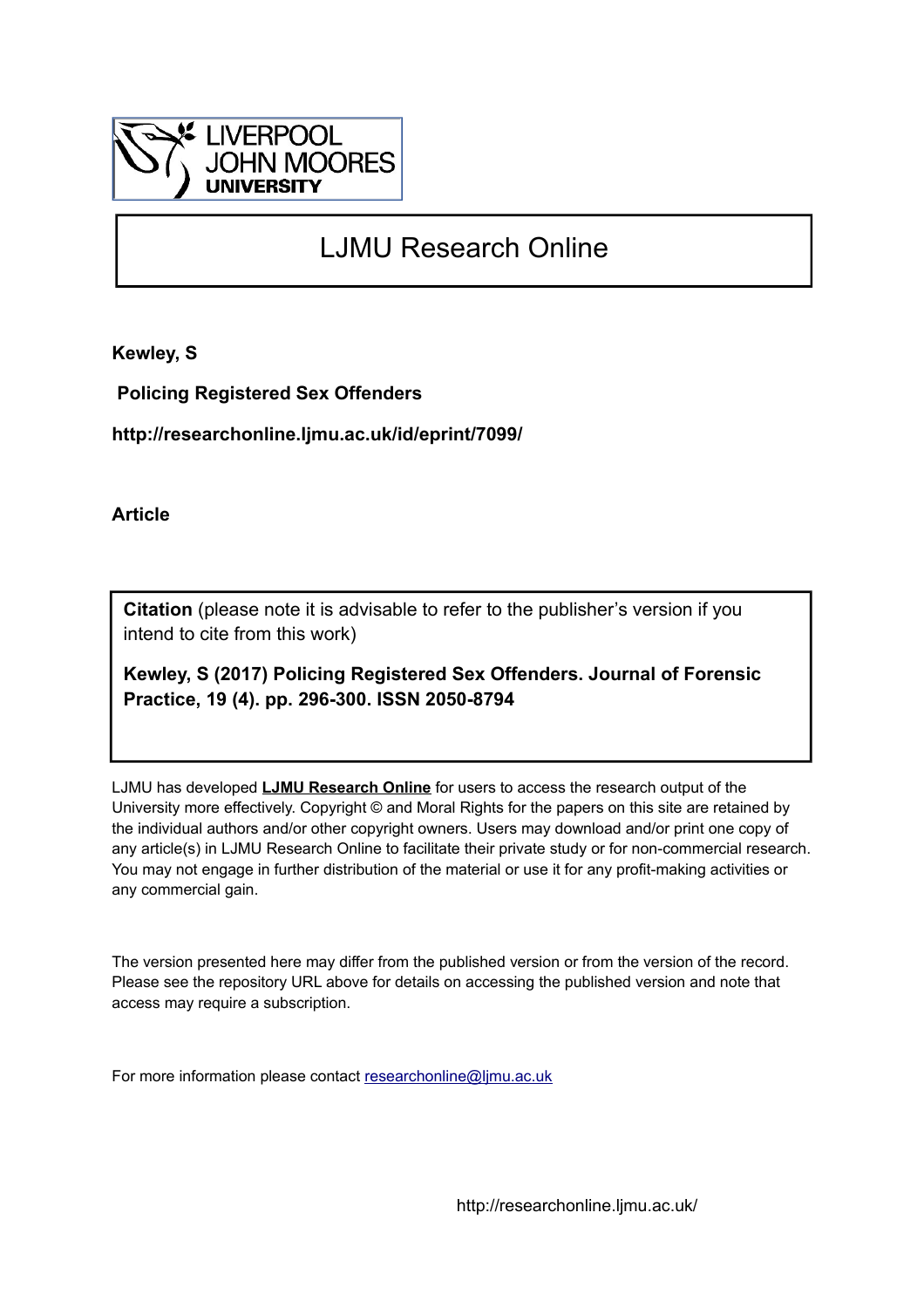## **Policing Registered Sex Offenders**

The number of Registered Sexual Offenders (RSO's) across England and Wales has risen steadily over the last decade. In April 2007 the Ministry of Justice recorded a total of 30,416, yet by March 2016, this figure had grown to 52,770 (Ministry of Justice, 2016). The rise in RSO's is due in part to an increase in criminal convictions. For example, improved technology has assisted policing in terms of detecting online crime (Byrne & Marx, 2011). Likewise, with an ageing population (Bows & Westmarland, 2016), and a steady rise in the length of time people remain on the register for (Lieb, Kemshall, & Thomas, 2011), it is perhaps unsurprising that there has been an increase in the number of RSO's over the last decade.

The management of this group falls under Multi-Agency Public Protection Arrangements (MAPPA) as established by the Criminal Justice Act 2003. Legislation requires RSO's to be jointly managed between prison, probation and the police. These are identified as the *Responsible Authorities* with mandatory statutory responsibility to assess and manage RSO's across England and Wales. Under MAPPA arrangements, RSO's are categorised into three levels, each level determining the degree of resources needed to manage their assessed risk. RSO's assessed at level 1 require *ordinary agency management*; those at Level 2 require an *active multi-agency management*; and those at Level 3, *an active enhanced multi-agency management* (*MAPPA Guidance 2012 Version 4.1 [Updated December 2016]*, 2012, p. 43). These classifications are of course dynamic and where risk changes, RSO's can move between levels of management. While, RSO's assessed as needing to be managed at levels 2 or 3 require a multi-agency approach, the number of cases falling within these levels is relatively small. For example, between 2015 and 2016 only 4% (*n=2,059)* of the population were managed at these intense levels. The large majority (*n=50,711)* were assessed as needing management at an ordinary level (Ministry of Justice, 2016). It is also worth noting that even at an ordinary level of management, agencies continue to work together; although the responsibly for the management of risk sits with a single agency. It is likely, that during the RSO's sentence, they will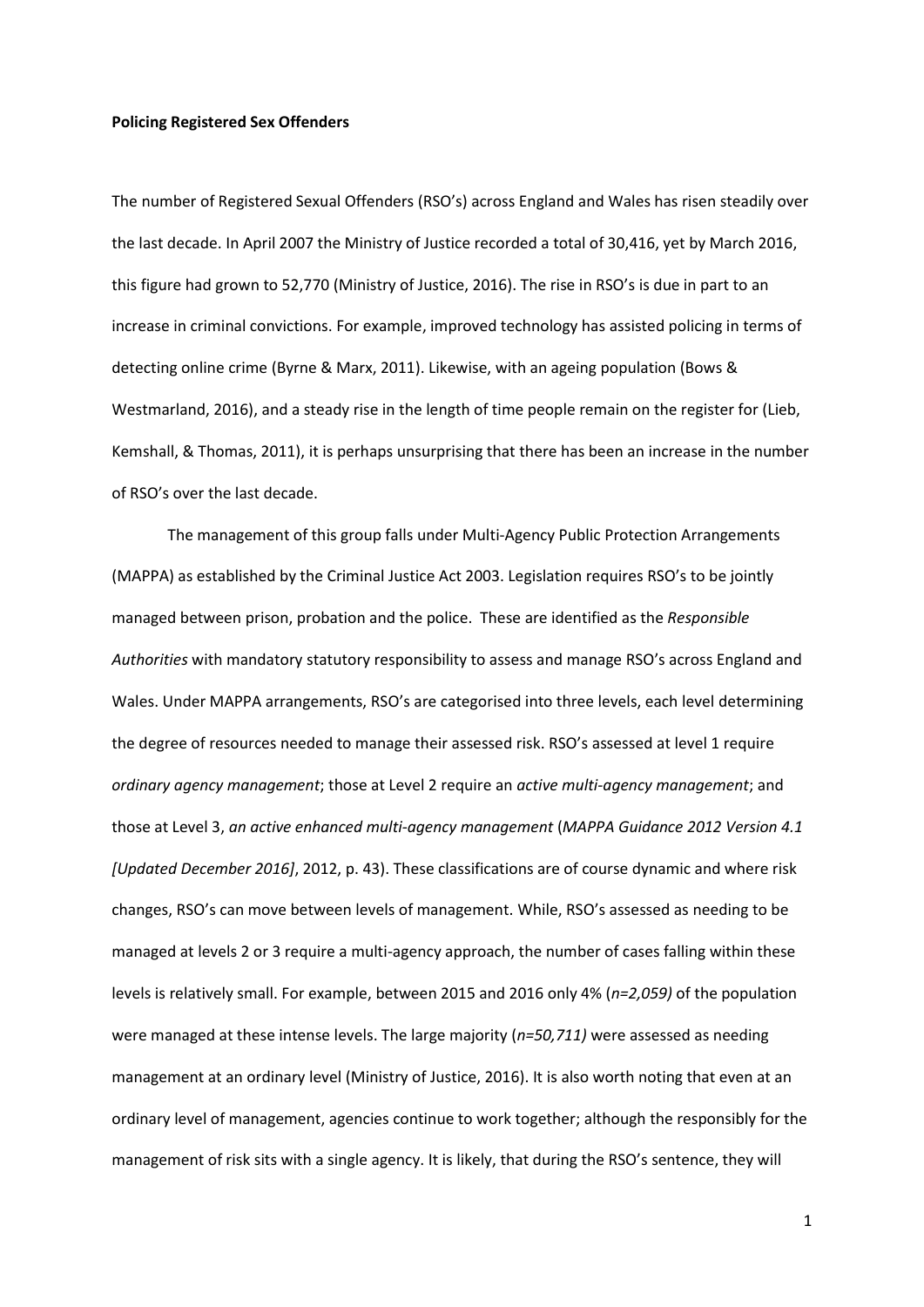have involvement with all three key agencies. For example, towards the end of the client's imprisonment, prison practitioners will work with the resettling probation and police area to arrange release and transfer of the case. During licence and/or community sentences, while the probation service manages the risk, they still work with the other agencies to support the risk management plan. Yet, once the licence or community sentence period ends and registration requirements extend beyond this period, the majority of RSO's become the sole responsibility of the police.

To manage these cases, each police area has a specialist unit dedicated to managing sexual and violent offenders. Areas vary in terms of what these units are called but tend to centre their teams within Public Protection Units; teams and officers are sometimes called Sex Offender Liaison Officers (SOLO); Management of Sexual and Violent Offender Officers (MOSOVO); Sex Offender Managers (SOM) etc. In essence, their role requires them to carry a caseload of RSO's and serve as an 'offender manager' who both assess and manage the risks posed. Traditionally, police and staff in Public Protection Units have been responsible, in the main, for the investigation and detection of sexual and violent crimes. However, in light of changes to legislation, police forces across England and Wales have experienced a shift in responsibility of duty from one of control and surveillance, to what has now become more of a system of supervision.

In light of these new duties and the rising rates of RSO's, a number of strategies have been adopted by the police to ensure they are able to continue to both protect people from further sexual abuse as well as help to reduce the risk presented by the large caseload of RSO's. Given this significant change in role, it is perhaps surprising that very little empirical research has been undertaken to examine the utility of police practitioners and teams carrying out a more supervisory and restorative type role. Indeed, of the studies available, this change in police practice has not been without its challenges (Nash, 2016).

A strategy to work more effectively with RSO's has recently been implemented across all police forces in England and Wales. A risk assessment and risk management planning tool called the Active Risk Management System (ARMS) is a structured tool designed to assess both dynamic factors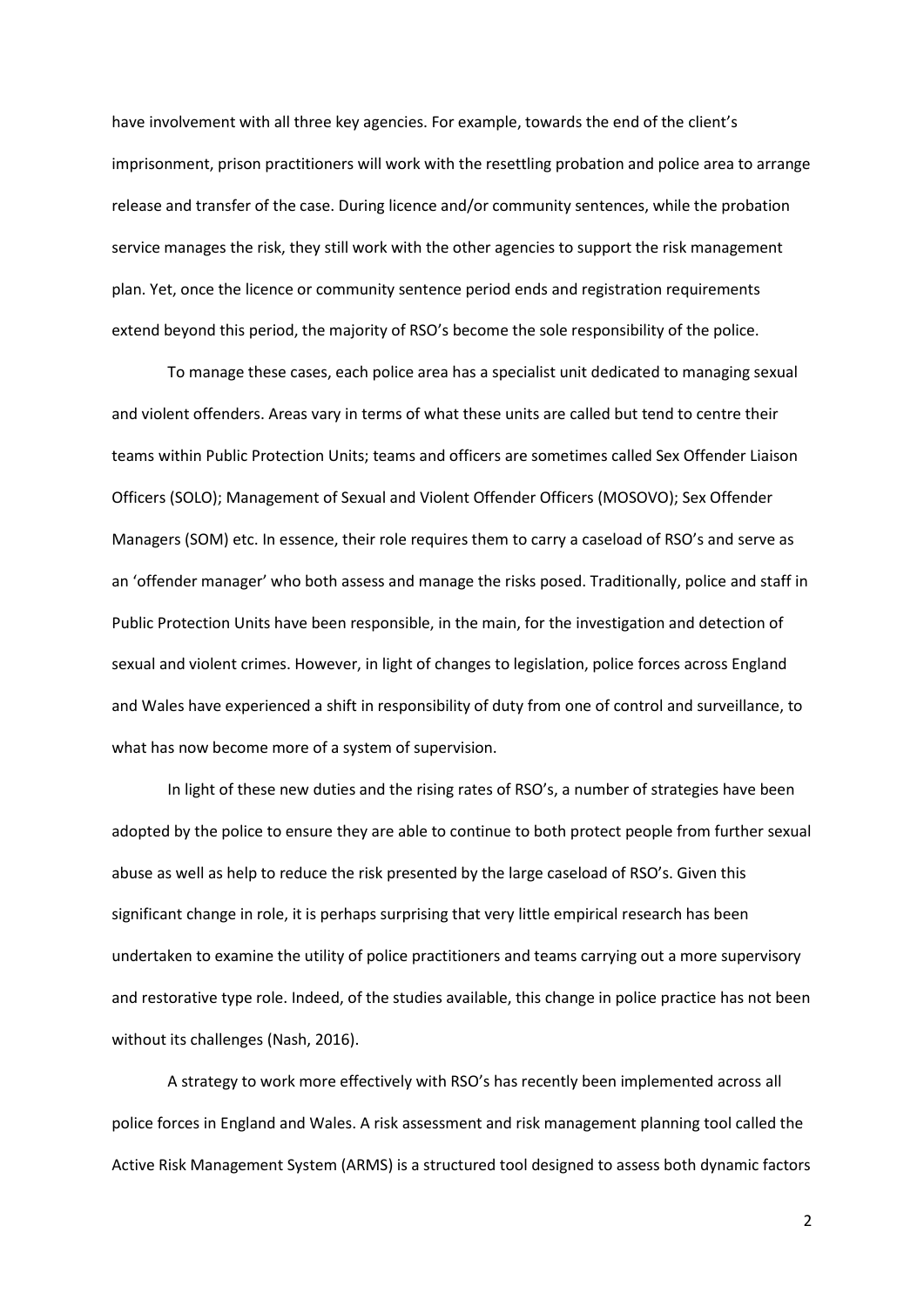known to be related to sexual recidivism, along with protective factors that might support the desistance process. The tool provides officers with a structured framework that informs their professional judgement and is guided by the Risk Matrix 2000 (RM2000: Hanson & Thornton, 2000). For a detailed review of the development of the tool please see Blandford and Kewley (2017 (in press)). In short, the tool enables assessors to carry out an assessment that informs and determines the resources, actions and interventions needed to help reduce the client's risk. The risk management planning is therefore driven by what are known to be both a risk and a protective factor in the client's life. Here, risk management strategies help to control and mitigate risk, as well as develop and strengthen a client's protective factors. It is worth noting that ARMS is intended to be used across the police, probation and prison service, at the point of writing, it has only been fully implemented by the police.

Traditionally, police forces have determined how to manage their RSO's not only by MAPPA levels but also by the risk classification as determined by a RM2000 assessment. RM2000 is a statistically derived risk assessment tool, used for adult males convicted of a sexual offence. While this is an invaluable tool that helps classify potential recidivism outcomes of groups of RSO's, it has little clinical value for helping practitioners develop individual risk management plans. Therefore, the use of the ARMS tool should provide an opportunity for officers to develop relevant and clinically meaningful plans to manage and reduce the risk of RSO's. While dynamic and strengths based approaches to working with clients in the criminal justice system are not new, it is perhaps a practice yet to be fully embraced across all service providers. This is partly due to the resources required to carry out individual assessments, as well as a range of conflicting organisational aims, and of course changing political agendas driving criminal justice policy and budgets (Kewley, 2017a). While the police across England and Wales have embraced this new approach, the implementation of the ARMS tool has brought with it a number of challenges. Following a study in which four focus groups of police officers responsible for the completion and implementation of ARMS assessments was undertaken (Kewley, 2017b (in press)), a number of issues where identified. These include: limited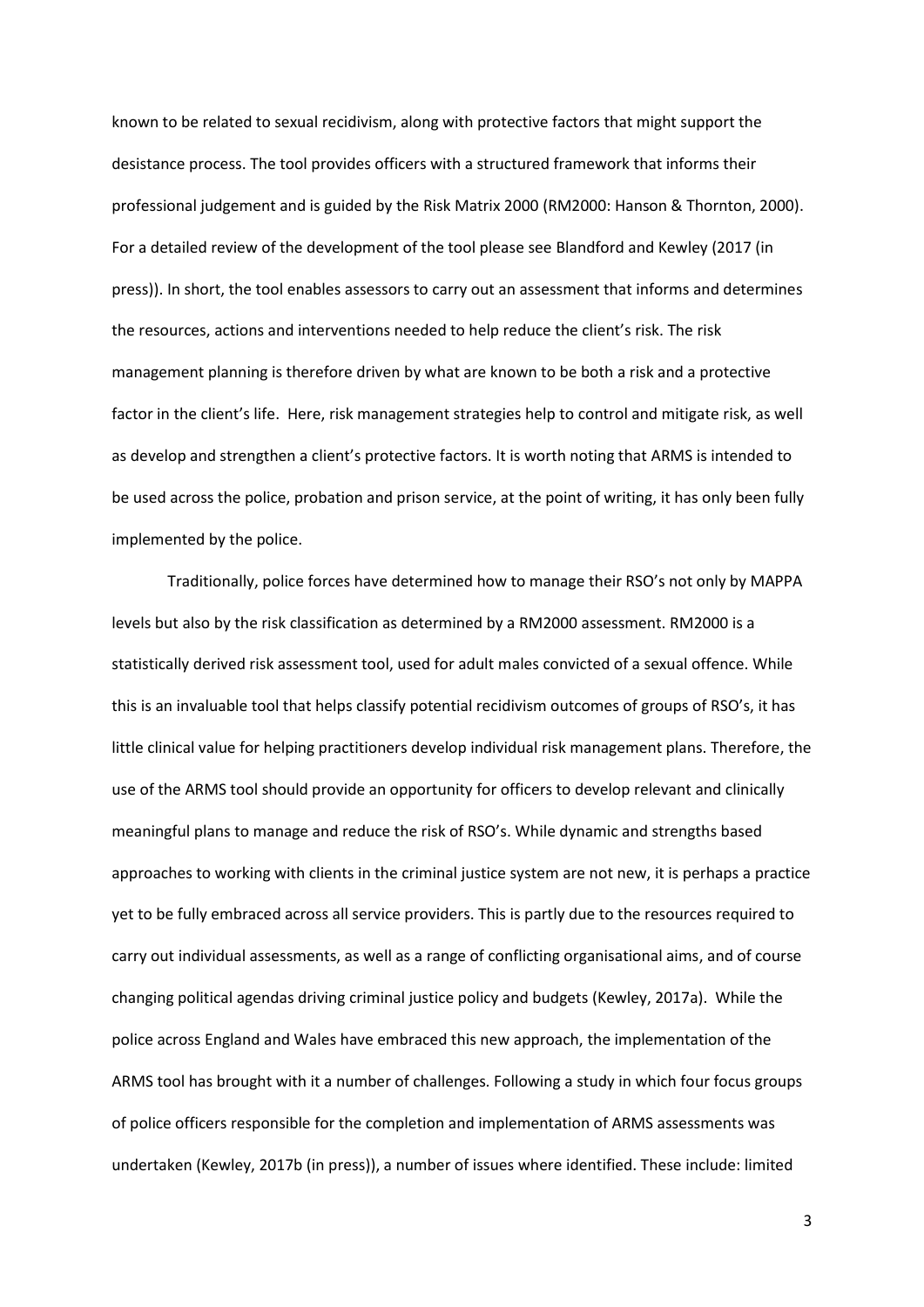resources available to forces for carrying out assessments; limited training and supervision of staff; a conflict in assessor value base; and a deficit of interpersonal skills required to carry out assessments. The remainder of this review aims to detail some of these problems and provides suggested solutions as to how both management and individual officers might begin to address some of these challenges.

Working with clients convicted of sexual offending from both a strengths perspective, and one of rehabilitation, requires particular skills, knowledge, experiences, and of course organisational support. Practitioner's need to have the resilience to deal with the subject matter (which of course in itself can be distressing) but also have the resilience to work in a positive and future focussed manner with their clients. Clients themselves might face barriers such as stigma, fear, social rejection, unemployment, homelessness etc., and practitioners therefore have to navigate these obstacles and at times advocate on behalf of their client. Up until recently however, police practitioners have worked with RSO's from a mainly risk perspective, yet the ARMS tool requires them to not only consider the factors that might take clients closer to offending, but also those that may help move them away from crime. It is therefore essential that people recruited to do this important work:

- a) hold values and beliefs that support the idea that people convicted of sexual offences can change;
- b) have the interpersonal skills to work in a humane and dignified way with such clients; and
- c) are fully trained and supported by formal and regular supervision sessions, so that meaningful risk management plans can be fully implemented.

While much of the sex offender literature does not specifically include the work of police practitioners, arguably it is highly transferable. The literature includes the work of many other practitioners and assessors in the criminal justice system who work with clients convicted of sexual offending (e.g. therapists, prison officers, probation officers and forensic psychologists). Much of the literature details key characteristics proven to engender a *therapeutic alliance* that supports the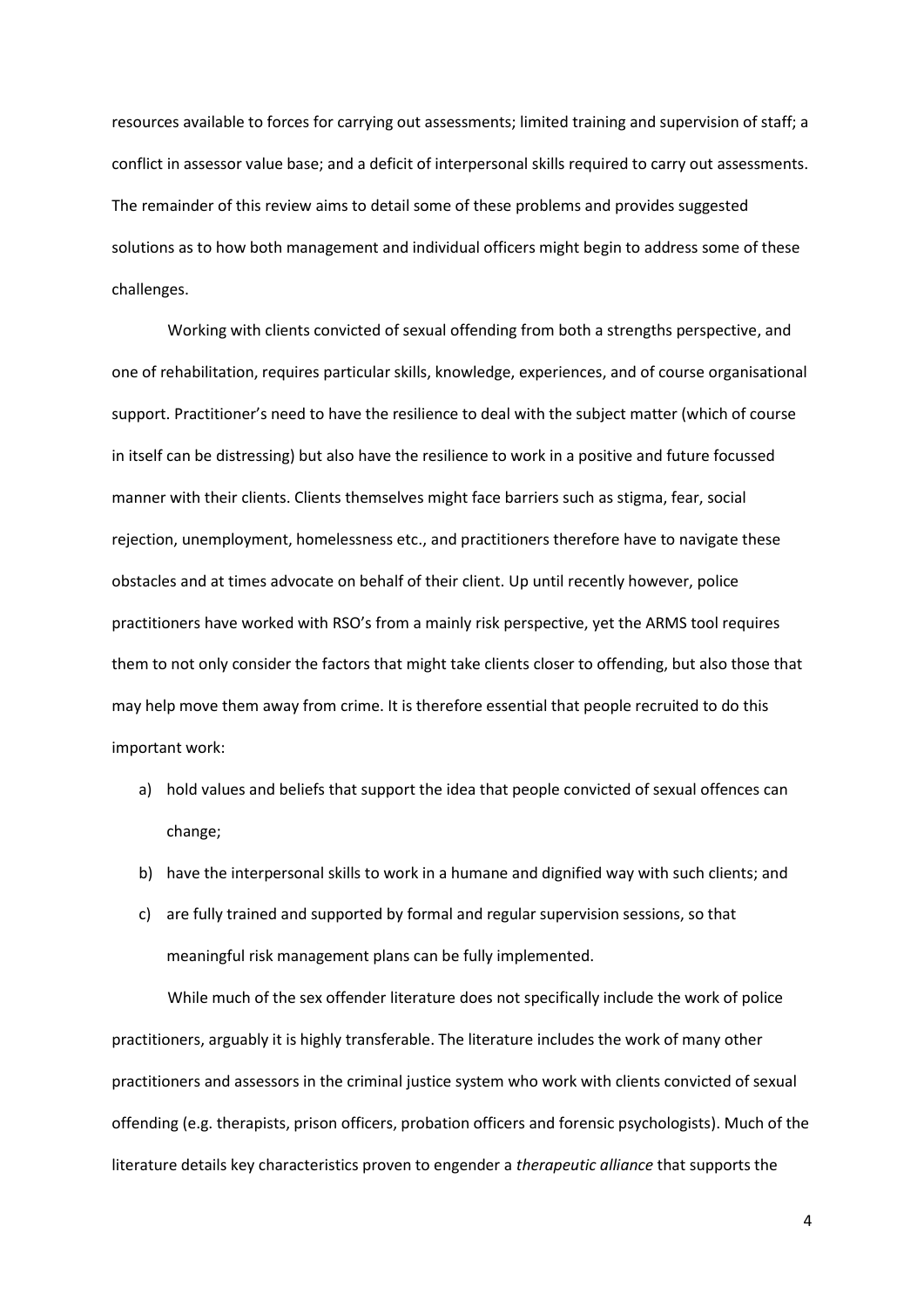change process and ultimately helps reduce the risk of recidivism (Marshall, Marshall, Serran, & O'Brien, 2011). Thus, establishing a positive therapeutic alliance ought to be an important goal for all practitioners working with these clients.

Police practitioners might benefit by engaging with some of the characteristics needed to develop an alliance with RSO's, particularly given that poor interpersonal skills or practice hinder the process of change, and may even be the cause of resistance. For example, attending a client's house on an unannounced police visit and then requiring the client to engage in a detailed interview to complete an ARMS assessment, has the potential to be received as both hostile and disrespectful, thus comprising the therapeutic alliance. This type of police practice has the potential to undermine the ability of individual officers developing meaningful relationships and building risk management plans based on client's risks and strengths. Setting officers the task of designing and delivering quality risk management plans is likely to have a greater impact on enhancing therapeutic alliance rather than requiring officers to achieve a certain number of unannounced visits.

The desistance literature also provides a wealth of knowledge that can help practitioners understand what factors are needed to support an individual moving through a process of change and ultimately cease offending. McNeill (2009) provides a summary of the desistance literature and how it can be best applied to a model of supervision within a criminal justice agency context. While there are several explanations within the literature that detail the process of desistance that include theories of maturation, social control, narrative identities, social learning and situational theory (Gottfredson & Hirschi, 1990; Laub & Sampson, 2001; Maruna, 2001), there are some supervisor skills that McNeill highlights as being essential for this environment. The process of desistance, he suggests is a human one, and supervisors should therefore recognise that all processes of change are complex and embedded within much wider social contexts that reach beyond those of the criminal justice system. This means that supervisors or police practitioners working with RSO's must be able to engage and support all aspects of change, including, psychological transformation, development of social capital and the repairing of broken or weakened social bonds. Practitioners have the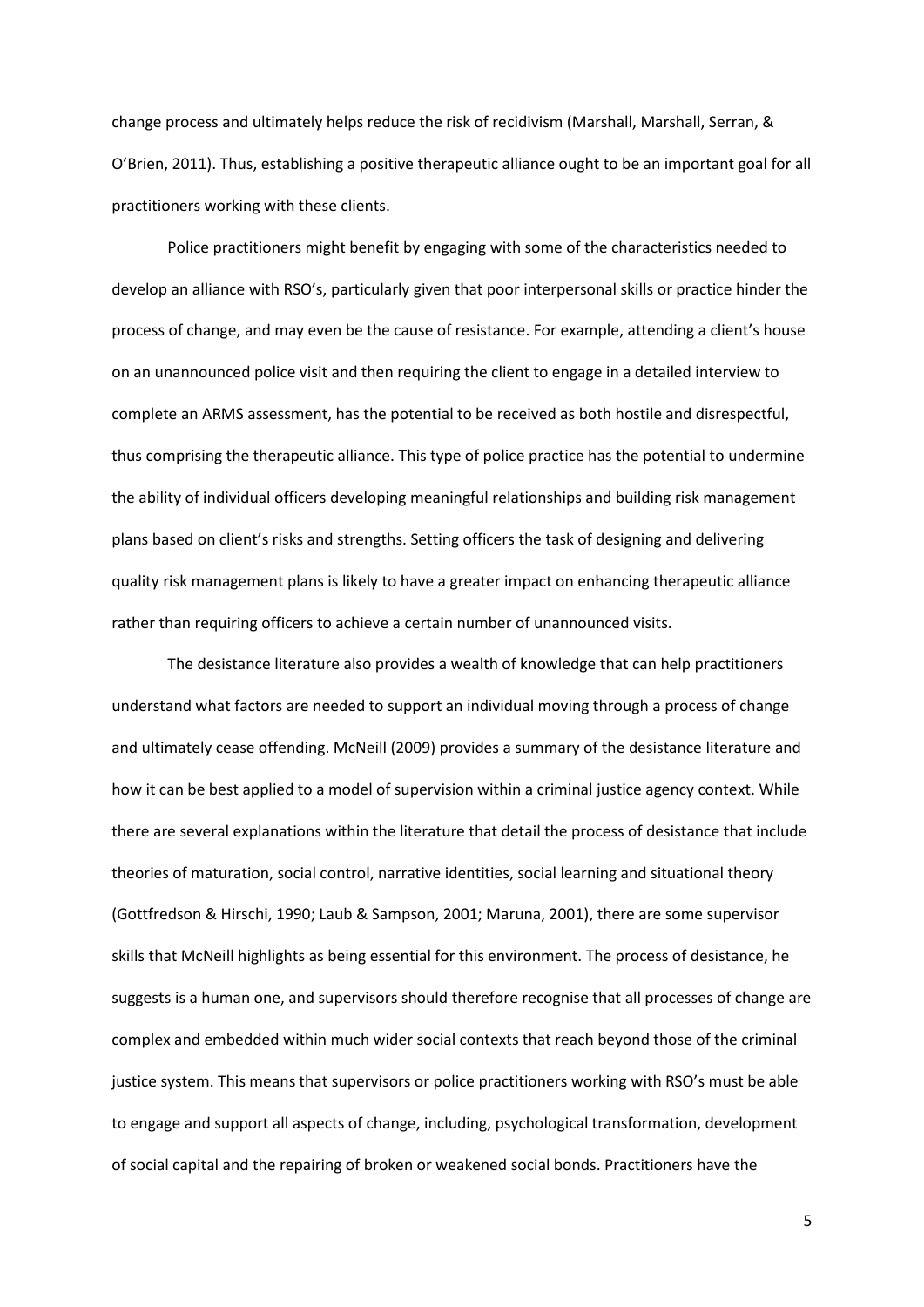opportunity to work with, and support, RSO's to develop capacity and opportunity to restore social and family bonds, and to help engender hope and the belief that they can make positive changes in their life. However, in order for practitioners working with RSO's to support the desistance process in a safe and effective way, they themselves need to be supported by trained professionals who can offer them meaningful supervision and guidance during their practice.

Formal supervision not only provides a safe environment for practitioners to talk through difficult cases or issues, but it provides an opportunity for practitioners to develop and practice new skills and learn new ways of approaching issues. It provides a mechanism for external oversight of practitioners work, and thus prevents drift or collusion. While supervision does not always need to be provided by an external professional, this type of model does provide benefit to the supervision process. For example, with an external agent, practitioners can talk about cases and strategies without the fear of management questioning their ability or competency. Likewise, an external agent can report back, with limited bias, the themes emerging from supervision and thus identify training needs within a team. There are also costs implicated in this model, and so supervision can be delivered effectively in-house, as long as supervisors are trained and qualified to provide guidance in this specialist area.

A final issue for those engaged in the process of working with people with sexual convictions is the need for their knowledge base to be regularly updated and alert to new knowledge. Practitioners should not only be keen to develop skills and adopt new practices that are evidenced as effective, but they ought to be provided with the space to do this. Regular continual professional development events are likely to be most effective if they are underpinned by academic knowledge, and delivered to practitioners with an applied and skills based approach. Practitioners provided with an opportunity to test out new approaches and skills in a supportive training environment are also more likely to embed them into practice. Indeed, extending training beyond formal sessions is an example a best practice. Training and supervision can of course take many forms, including the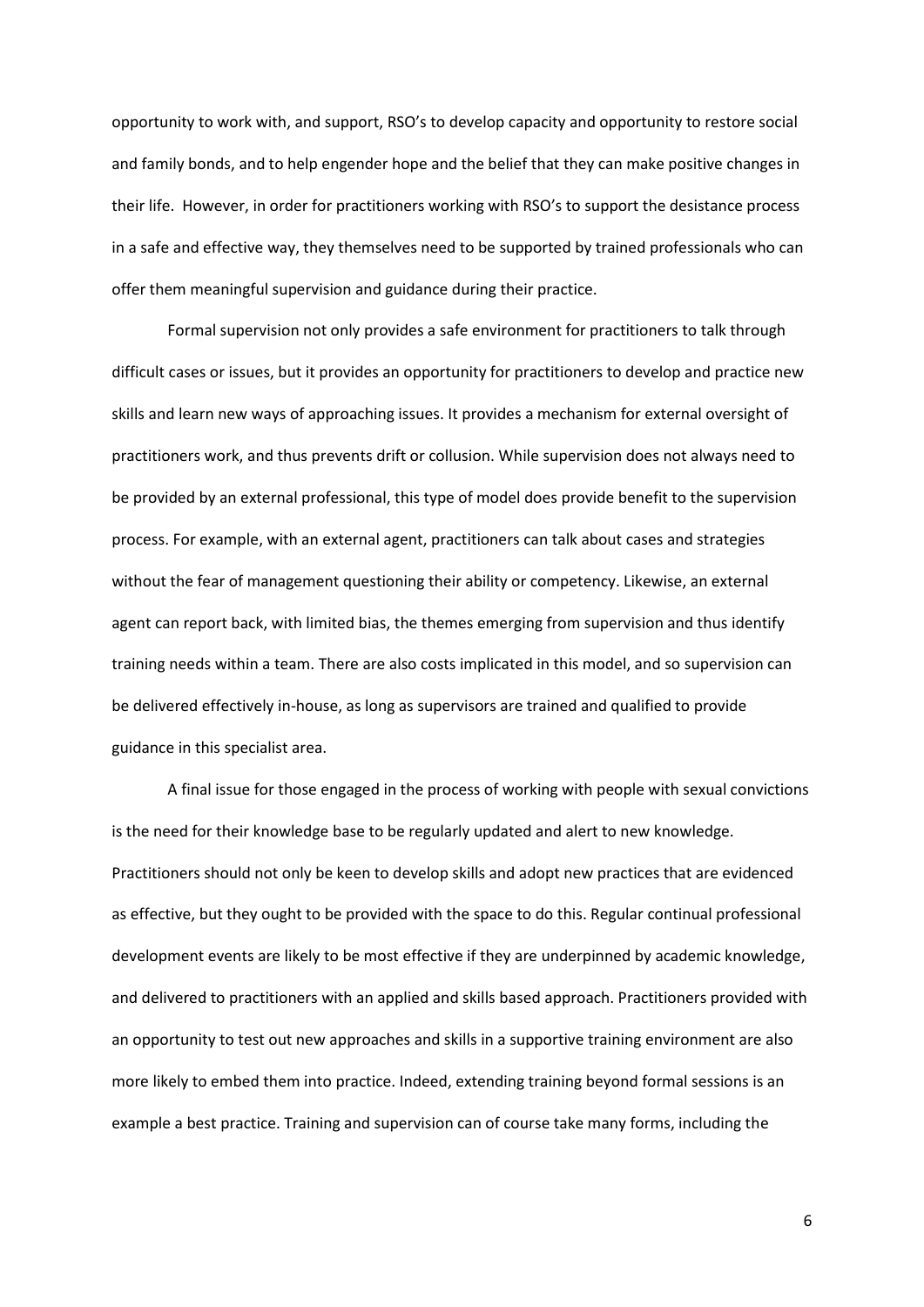completion of reflective diaries, peer observation, supervisor observation, workshops, informal best practice discussions etc.

Criminal justice practitioners working with people who have a history of causing sexual harm to others require a particular and unique set of skills, values and knowledge. These requirements are not of course limited to one agency within the criminal justice system, and as noted in this short review, specialist teams in the police are now required to work with RSO's in an effort to support their reintegration back into the community. In order that this process effectively reduces future harm, police practitioners must be supported to do this work. With high quality supervision and training, practitioners can begin to foster an alliance with RSO's that promotes a client's sense of worth in the community, enhances their social capital, and by default begins to reduce the risk they may present to others.

## **Implications for Practice**

- Recruitment of assessors with values and beliefs that support the idea that people convicted of sexual offending can change should be an essential criteria for assessor selection
- Training ought to be regular and ongoing, grounded in academic knowledge and applied in nature
- Formal supervision sessions should be made available for all ARMS assessors. Sessions should be led by assessors needs and areas of professional development
- Assessors ought to be assessed and observed in practice, this should be linked to formal supervision
- Performance measures must be related to the quality and effectiveness of the design and implementation of risk management plans rather than the quantity of plans or home visits